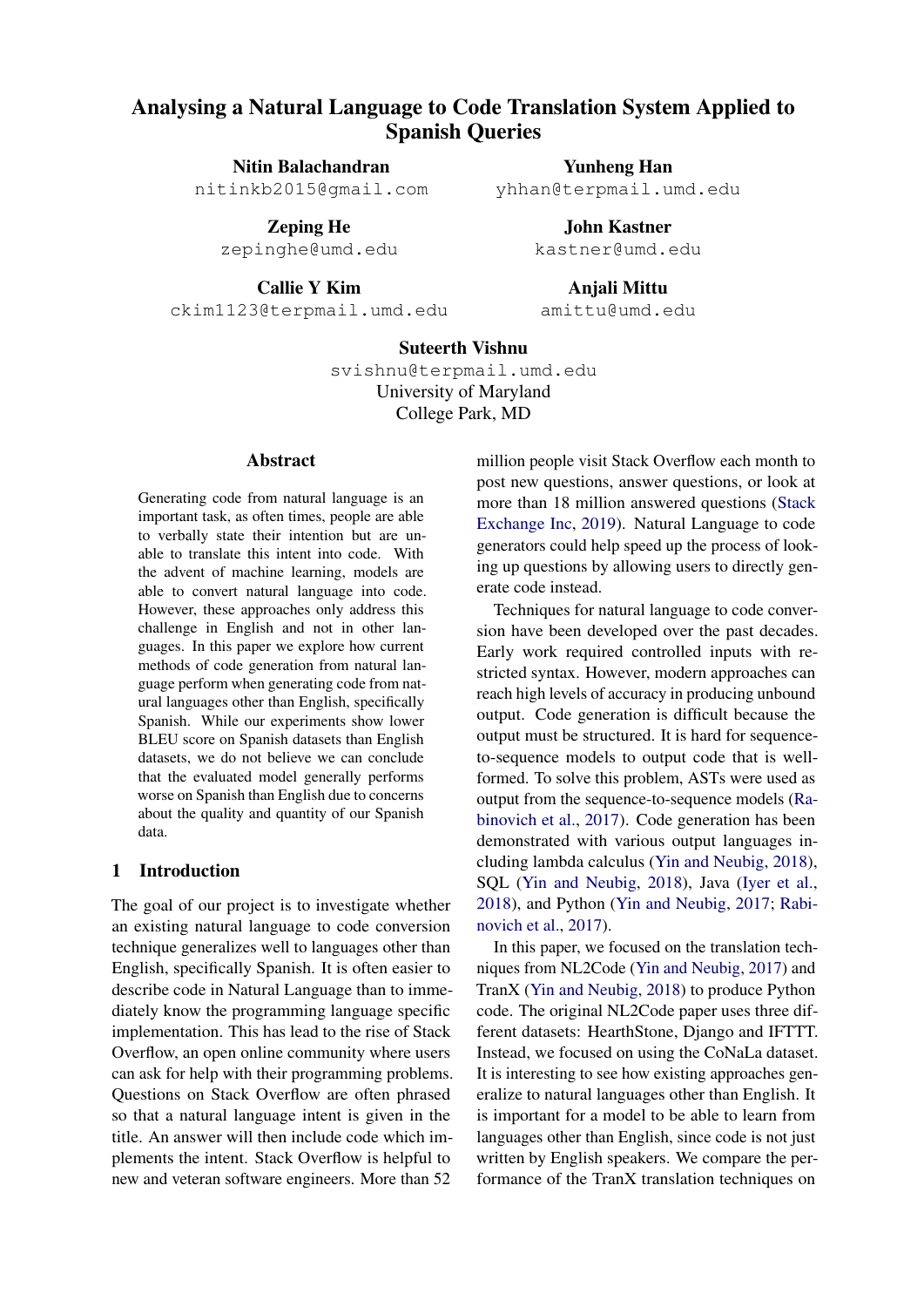English and Spanish using the CoNaLa dataset, the CoNaLa dataset translated into Spanish and a Spanish dataset mined from the Spanish language Stack Overflow website<sup>[1](#page-1-0)</sup>.

## 2 Related Work

#### 2.1 Early Methods

Natural language descriptions are ambiguous and imprecise, which lead to difficulty in generating executable code. As a result, controlled natural language, a subset of language with restricted syntax and semantics, is used in early work [\(Schwitter and](#page-6-5) [Fuchs,](#page-6-5) [1996\)](#page-6-5). The input text, if controlled, can be parsed easily through rule-based approaches. This method is able to generate executable code effectively on the basis of controlled language. However, natural language descriptions from users are usually unrestricted. This method therefore has inevitable limitations in practice.

In [Wong and Mooney](#page-6-6) [\(2006\)](#page-6-6) a statistical approach to learn semantic parsing from sentences was proposed. It consists of a synchronous contextfree grammar (SCFG) and a probabilistic model on possible derivations. The learning task is twofold: the rule induction and the probabilistic model induction. To induce the rules, the authors train a word alignment model and extract the transformation rules from most probable word alignments between the sentences and the mean representations (MR). For the probabilistic model, the authors use a maximum entropy model of conditional probability over the derivations and observations.

The approach from [Wong and Mooney](#page-6-6) [\(2006\)](#page-6-6) is able to translate a natural language sentence into the MR, which is in the form of a nested structure. The nested structure then can be converted into executable code, so it is useful in code generation tasks. Nevertheless, the approach is based on statistical models, while in this project, we utilise a framework taking advantage of learning methods, and expect better performance.

#### 2.2 Reinforcement Learning

Machine learning methods are widely used in modern approaches to problems in Natural Language Processing, and achieve state-of-the-art results in many tasks. In [Branavan et al.](#page-6-7) [\(2009\)](#page-6-7), the authors proposed a reinforcement learning framework to generate executable actions from natural language instructions in the Microsoft Windows troubleshooting guide. The authors first train a model with a simple reward information, whose performance is close to the fully supervised model. Afterwards, the performance is further improved by data augmentation.

Reinforcement learning has been proven to be effective in action generation. Note that the instructions are given in a sequential order, and the actions are generated sequentially as well so, a different frame work is required to generate code with nested structures.

#### 2.3 Encoder-Decoder Models

In order to better generate code with nested structures, [Yin and Neubig](#page-6-4) [\(2017\)](#page-6-4) introduced the combined use of a neural network model along with a grammar model. The authors used an encoder-decoder model based on a bidirectional long short-term memory (BiLSTM), which generates an Abstract Syntax Tree (AST). The decoder uses a grammar model, which is used to create the AST from a sequence of tree-constructing actions. There are three possible actions at each step: APPLYCONSTR, REDUCE, and GENTOKEN. The set of actions and terminals are used by the decoder to produce the AST. [Yin and Neubig](#page-6-4) [\(2017\)](#page-6-4) showed improvements of 11.7% and 9.3% over previous work. The models created by the authors were tested over three datasets: HearthStone, Django, and IFTTT.

TranX [\(Yin and Neubig,](#page-6-2) [2018\)](#page-6-2) expanded on this work by introducing the use of parent feeding in the decoding stage. The parent feeding vector contains information about the parent's embedding and the state of its constructor. TranX produced a 1% improvement in accuracy over [Yin and Neubig](#page-6-4) [\(2017\)](#page-6-4) when applied to its Python datasets.

[Iyer et al.](#page-6-3) [\(2018\)](#page-6-3) expanded on the neural network grammar model from [Yin and Neubig](#page-6-4) [\(2017\)](#page-6-4). Related to our work, the decoder they chosen is an an LSTM-based RNN that produces a context vector at each step. Each vector is used to compute a distribution over next possible actions from the grammar model. Unlike the previous work, the authors use a two-step attention method which consists of a general attention mechanism and attention over return types, variables and methods from the environment. The authors tested their model against multiple baselines from previous works. With this, they found their model had improvements in both exact match accuracy and BLEU score.

<span id="page-1-0"></span><sup>1</sup><https://es.stackoverflow.com>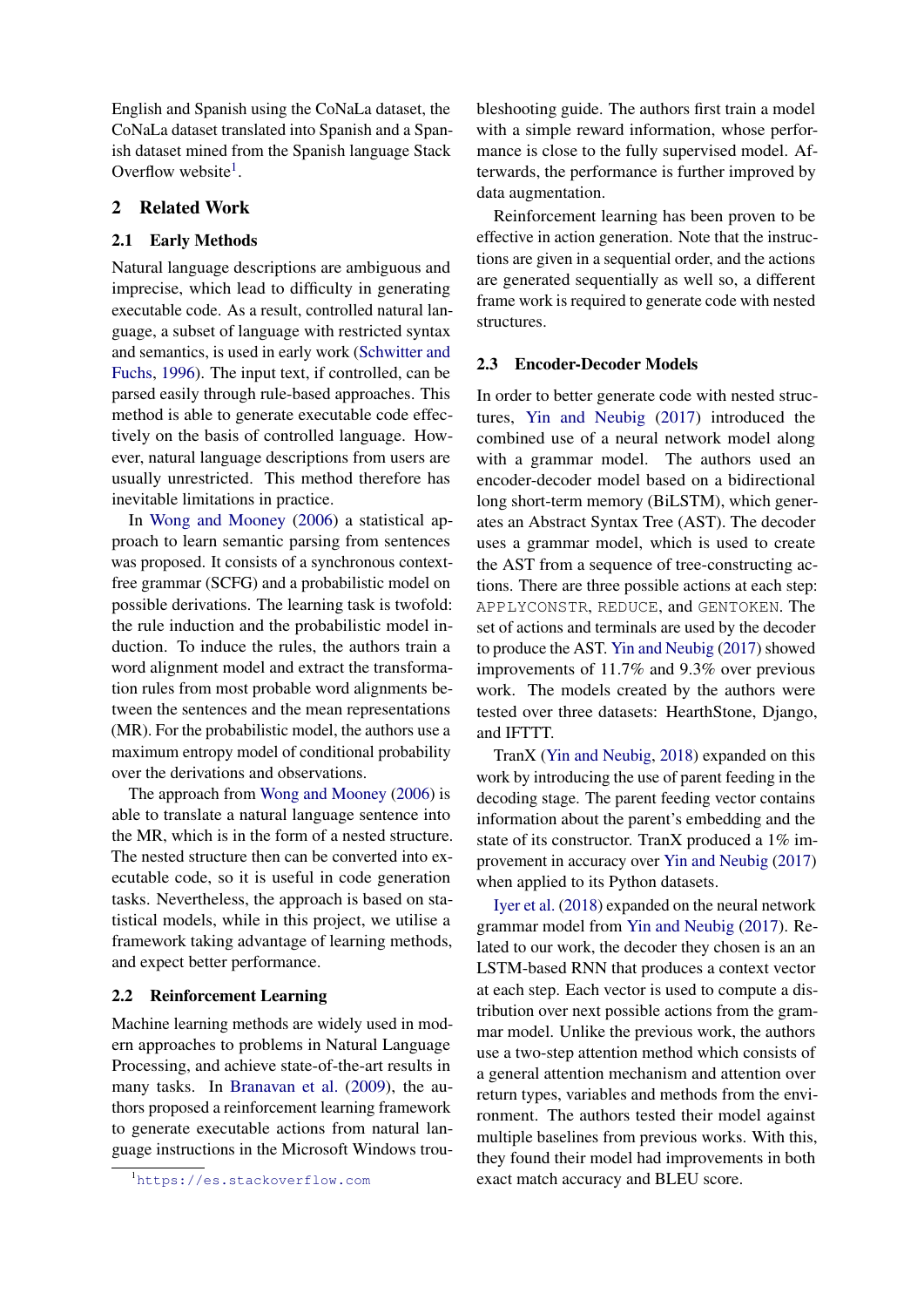#### 2.4 Utilizing Transformers

In another piece of related work [Kusupati and](#page-6-8) [Ailavarapu](#page-6-8) [\(2018\)](#page-6-8). converted natural language into code using a transformer model. This does not use recurrent structures like RNN and LSTM, and hence is different from the encoder-decoder models. The transformer uses multiple attention heads as well as a self attention component to compute the hidden vector representation of a sequential input. The authors experimental study on empirical data shows that the transformer approach can outperform a basic encoder-decoder approach; however, they do not compare to some of the more recent work discussed above.

## 3 Method

#### 3.1 Data Source

All of our data is mined from the Stack Exchange Data Dump<sup>[2](#page-2-0)</sup>. This is accomplished by identifying which snippets of code within an answer are most likely to fulfil the intent described by the title of the question. This task is done using reinforcement learning and requires a small gold standard set to train a model before it can be used to automatically mine more data. In particular, [Yin et al.](#page-6-9) [\(2018\)](#page-6-9) used a gold standard dataset with 330 entries for Java and 527 entries for Python. This gold standard dataset must be in the language for which we are interested in collecting additional data. We do not have a gold standard dataset for Spanish intents. The resulting data collected from Stack Overflow consists of the title of a question from Stack Overflow (the intent) and a snippet of code taken from one of the answers to the question.

#### 3.1.1 CoNaLa

We are using the CoNaLa dataset as our baseline, as it is most similar to the Spanish data we collected. The dataset is divided into two distinct parts. There is manually curated data that are generally high quality. In addition to the original title of the question, this curated data includes a rewritten title that makes the exact intent of the question clearer and should make learning easier.

The second part of the dataset contains data that has been automatically mined from Stack Overflow using the process described in [Yin et al.](#page-6-9) [\(2018\)](#page-6-9). This portion of the dataset is considerably larger

than the manually annotated data, which is obviously advantageous. However, it has not been reviewed, so it is possible that it contains erroneous entries.

In this paper, we use both parts of the CoNaLa dataset. The curated CoNaLa dataset consist of 2,379 training examples and 500 test examples. The automatically mined dataset consists of 16,880 training examples and 4,453 test examples. Two samples entries from the curated CoNaLa dataset are shown in Figure [1a](#page-3-0) and the full dataset is avail-able online<sup>[3](#page-2-1)</sup>.

## 3.1.2 Spanish Translated CoNaLa

We created another dataset by translating the intents and the rewritten intents from the CoNaLa dataset to Spanish using the Google Translate API<sup>[4](#page-2-2)</sup>. However, there are limitations to this dataset. The variable names remain in English, since we could not translate the code to Spanish. There could also be idiosyncrasies from the translation system introduced into the data that would not be present in a native speakers use of the language. These idiosyncrasies could be learned by the model we use which would decrease its usefullness when applied to queries from native speakers. A key benefit of this dataset is that it is much larger than the dataset we were able to mine from the Spanish language Stack Overflow. We used the same 2,379 training examples and 500 test examples as discussed above.

#### 3.1.3 Mined Spanish Data

The mined Spanish data consists of 94 training examples. Because of the low number of training examples, we used the same 94 examples as the test set. Two samples from this dataset are shown in Figure [1b](#page-3-0) and the full dataset is available on GitHub<sup>[5](#page-2-3)</sup>. Note that since this dataset was collected automatically from the Stack Exchange data dump, it does not have the rewritten\_intent field that is included in the curated CoNaLa dataset. The consequence of this is that the correspondence between the intent and the code snippet may not be as clear and therefore be harder for a model to learn.

We initially attempted to collect the dataset using

<span id="page-2-2"></span><span id="page-2-1"></span><sup>3</sup><https://conala-corpus.github.io/>

<span id="page-2-0"></span><sup>2</sup>[https://archive.org/details/](https://archive.org/details/stackexchange) [stackexchange](https://archive.org/details/stackexchange)

<span id="page-2-3"></span><sup>4</sup><https://py-googletrans.readthedocs.io> <sup>5</sup>While this paper focuses on the Spanish dataset, the repository contains data collected using the same technique for Portuguese, Russian, and Japanese in addition to Spanish. [https://github.com/jackastner/](https://github.com/jackastner/so-nlcode-multilang) [so-nlcode-multilang](https://github.com/jackastner/so-nlcode-multilang)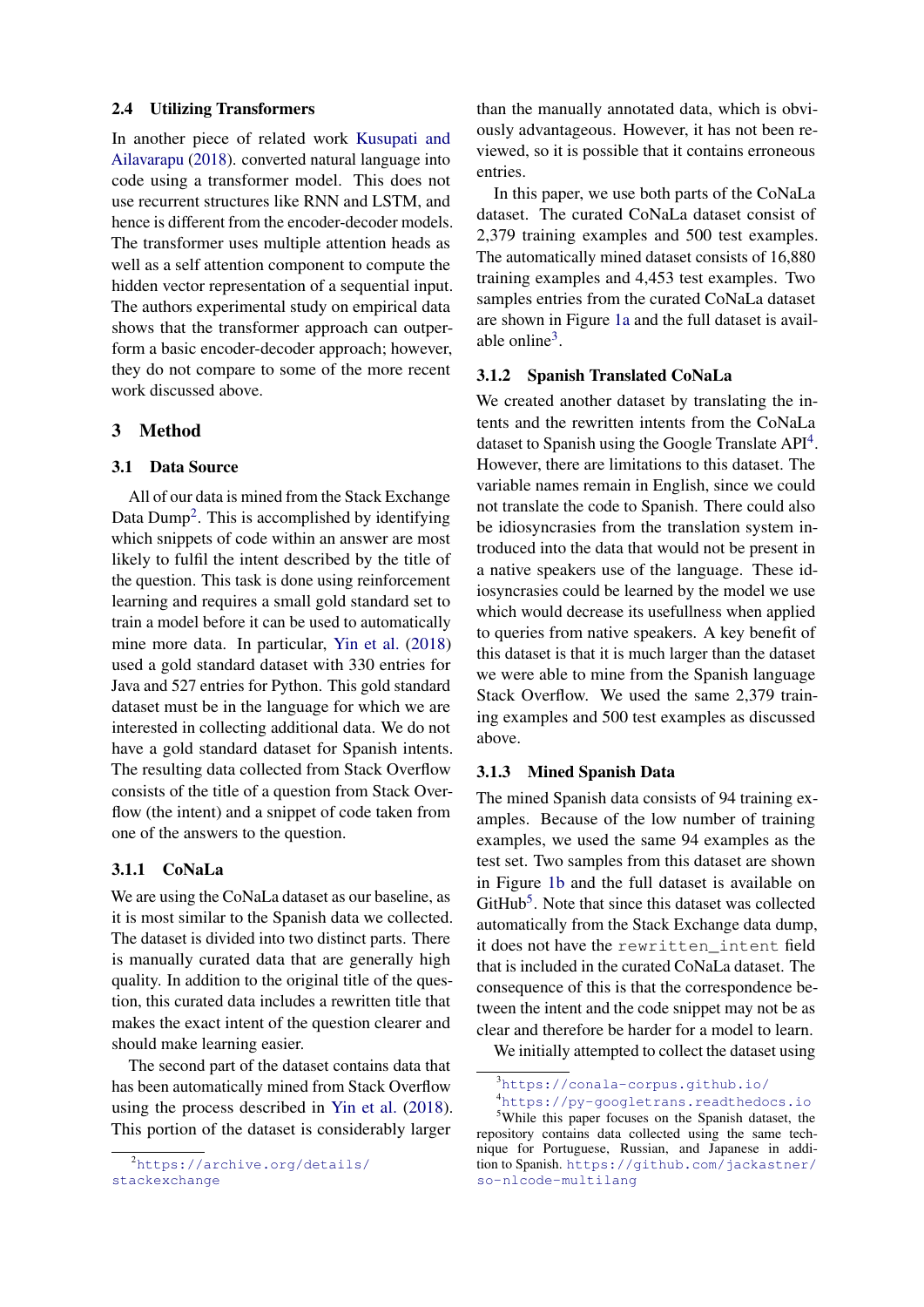```
{
"intent": "How can I send a signal from a python program?",
"rewritten_intent": "send a signal 'signal.SIGUSR1'"
 + "to the current process",
"snippet": "os.kill(os.getpid(), signal.SIGUSR1)",
 "question_id": 15080500
},{
"intent": "Decode Hex String in Python 3",
"rewritten_intent": "decode a hex string '4a4b4c' to UTF-8.",
"snippet": "bytes.fromhex('4a4b4c').decode('utf-8')",
 "snippet": "bytes.fromhex('4a4b4c').decode('utf-8')",<br>"question_id": 3283984
}
                                                                                                           {
                                                                                                            "intent": "Como llamar a una variable desde template django?",
                                                                                                            "snippet": "{{request.user.profile.lab.nombre}}",
"question_id": 240978
                                                                                                          },{
                                                                                                             ''intent": <mark>"¿Cómo puedo hacer lo mismo que random.randint"</mark>
                                                                                                            + "pero con n´umeros reales?",
"snippet": "random.random() * 20 - 10",
                                                                                                            "question_id": 241805
                                                                                                          }
```
(a) Curated CoNaLa Dataset

(b) Mined Spanish Dataset

Figure 1: JSON formatted samples from the CoNaLa and mined Spanish datasets

the techniques presented by [Yin et al.](#page-6-9) [\(2018\)](#page-6-9); [Yao](#page-6-10) [et al.](#page-6-10) [\(2018\)](#page-6-10). These papers both use neural network based techniques to predict the likelihood that a snippet of code corresponds to the answer to some question. These classifiers are applied to Stack Overflow data to determine what snippet of code extracted from an accepted answer is most likely to answer the question posed by title of the original post. [Yin et al.](#page-6-9) [\(2018\)](#page-6-9) was used to to construct the original CoNaLa dataset. Unfortunately, we were not able to able to successfully apply either of these techniques to the Spanish Stack Overflow dataset.

Instead, we use an adaptation of an older data collection technique [\(Iyer et al.,](#page-6-11) [2016\)](#page-6-11) that relies on a series of heuristics. In particular, it finds accepted answers that contain exactly one snippet of code where this snippet is one line long after removing boilerplate code such as module imports and function headers. The original implementation of this technique also used a support vector machine (SVM) classifier to filter for "how to" question: questions that ask how to do something rather than asking for an overview of a topic or some other type of question that is less likely to be answered by a single snippet of code. Using this filter removed too many candidates from our dataset. Since our dataset was already considerably smaller than we would like, we removed the filter to have a larger if slightly lower quality dataset.

#### 3.2 Preprocessing Data

Before the data can be input to the encoder/decoder model, the data must be preprocessed and loaded into custom *Dataset* objects. We modified a script from [Yin and Neubig](#page-6-2) [\(2018\)](#page-6-2) in order to do this. We pre-process the data the same way as described in [Yin and Neubig](#page-6-4) [\(2017,](#page-6-4) [2018\)](#page-6-2). This includes tokenizing the natural language intent snippets using NLTK [\(Bird et al.,](#page-6-12) [2009\)](#page-6-12), and replacing uncommon words with a <unk> token. The custom *Dataset*

<span id="page-3-1"></span>

Figure 2: Overview of NL2code and TranX pipeline.

objects consists of two parts: vocab and examples.

The vocab is a dictionary of all the words found in the natural language snippets, along with their frequency counts. For the CoNaLa dataset, the vocab consists of 661 unique words. After translating the CoNaLa dataset to Spanish, its vocab consists of 757 unique words. Our mined Spanish dataset consists of only 54 unique words.

Each example consists of a tokenized version of the intent, the AST representation of the code, the raw text of the code, and the reference action sequence produced from the AST according to the grammar model.

## 3.3 Encoder Decoder Model

Initially we used the model from original NL2code [\(Yin and Neubig,](#page-6-4) [2017\)](#page-6-4) paper which is based on an encoder/decoder model. For encoding, it uses a bi-directional long short-term memory (BiLSTM) network. The decoder is a conditional LSTM with attention. Along with the decoder, the code uses a beam search with a size of 15 to pick the best rule from the grammar as output for the AST. To create the model, the code uses the neural network library nn which is built on top of Ten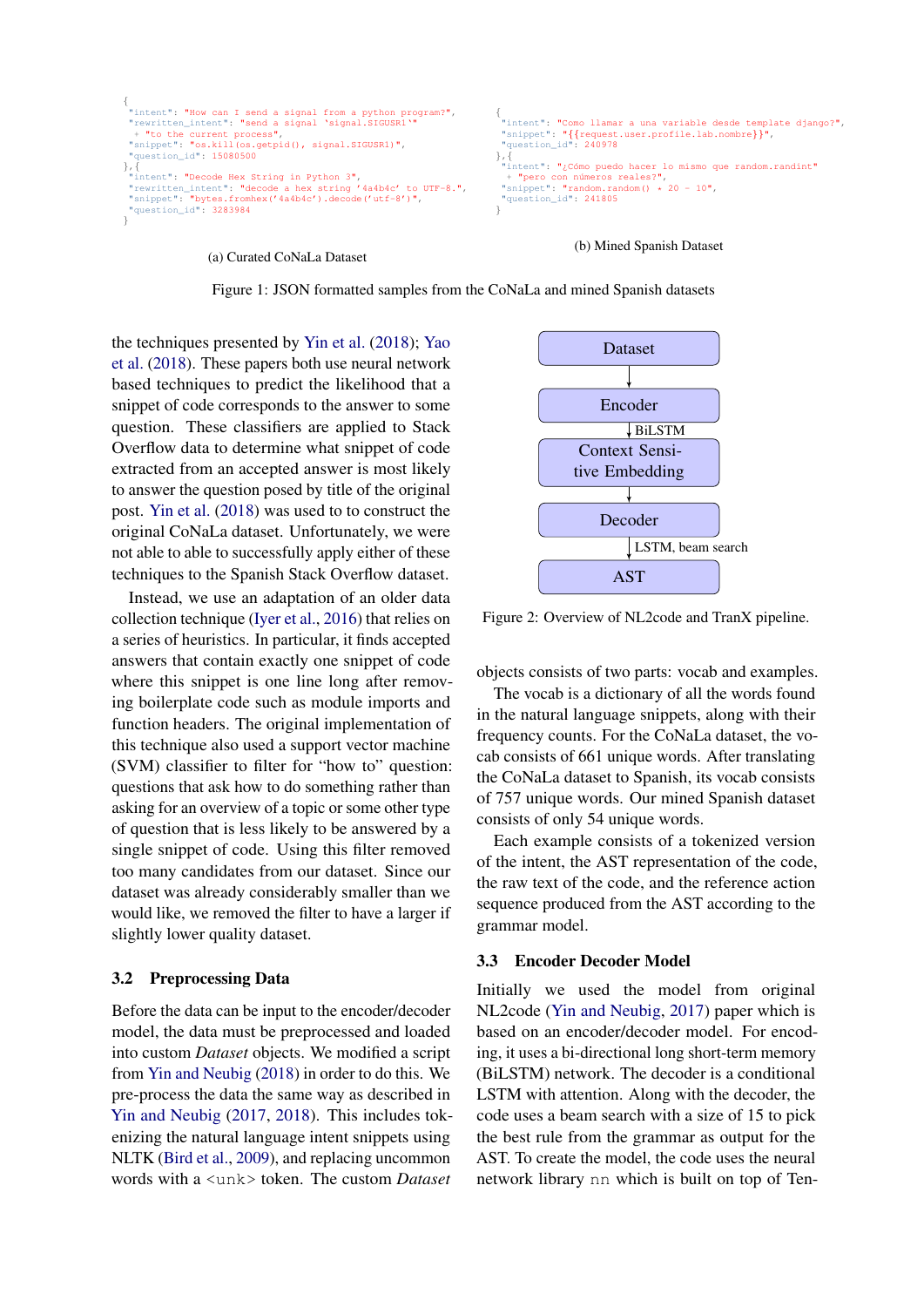sorFlow. The flow of data through this model is shown in Figure [2.](#page-3-1)

We also used the successor of NL2code, TranX [\(Yin and Neubig,](#page-6-2) [2018\)](#page-6-2). The TranX model comes from the same creators of NL2code. Because of this, both models take as input very similar data objects, so our preprocessing step did not require any major changes. The encoder/decode part of the model is almost the same from NL2code [\(Yin and Neubig,](#page-6-4) [2017\)](#page-6-4) except with the addition of parent feeding in the decoding stage. The parent feeding vector contains information about the parent's embedding and the state of its constructor from the reference action sequence.

## 4 Results & Analysis

We evaluate the generated code against the reference code using Bilinear Evaluation Understudy (BLEU). These are the same metrics used in the original NL2code [\(Yin and Neubig,](#page-6-4) [2017\)](#page-6-4) and TranX [\(Yin and Neubig,](#page-6-2) [2018\)](#page-6-2) papers. We use token-level BLEU since it produces a higher score when more sub-components of the generated code match the ground truth code. The results of our evaluation are summarized in Table [1.](#page-5-0)

#### 4.1 CoNaLa - NL2Code

We first ran the NL2Code model on its previous datasets and got results matching to the original paper. We had trouble getting the same level of results with the curated CoNaLa dataset. The BLEU score is 17.8 with the CoNaLa dataset, which is much lower than the BLEU scores from the original paper [\(Yin and Neubig,](#page-6-4) [2017\)](#page-6-4). In this paper, the HearthStone dataset produced a BLEU score of 75.8 and the Django dataset produced a BLEU score of 84.5.

One problem was that NL2Code was designed to generate Python 2 code, while CoNaLa dataset is designed for Python 3. This caused problems because the code was not able to create accurate ASTs for some examples. Another issue was that the grammar in the CoNaLa dataset is very different from the previous datasets used with this model. The HearthStone, Django and IFTTT datasets are all domain specific, while the CoNaLa dataset contains general purpose Python code snippets. We believe this made it harder for the model to learn from the examples. Because of these issues, we decided to use the TranX model for all subsequent runs.

## 4.1.1 CoNaLa - TranX

The CoNaLa dataset is one of the original datasets that runs with the TranX model. Because of this, we did not need to make any changes to train with the CoNaLa dataset and we were able to achieve similar results to the paper. Our result was a BLEU score of 24.05; the result from the authors [Yin and](#page-6-2) [Neubig](#page-6-2) [\(2018\)](#page-6-2) is 24.5.

One possible reason that the BLEU score is better than NL2Code on CoNala dataset is how it pre-process variables and values of the intent. In CoNala, variables and values are distinguished by quotes. TranX has a slot-map where it stores those distinguished variable and values then later replace them in AST. So even if the predicted code had different functions than the referenced code, it was able to match the values and variables.

## 4.2 Spanish Translated CoNaLa

The Spanish CoNaLa dataset resulted in a BLEU score of 15.4 which was significantly lower than the English CoNaLa dataset. This could indicate that TranX is not able to perform as well on Spanish data as on English data; however, this Spanish data is the output of machine translation, so it may be not representative of real Spanish data.

#### 4.3 Mined Spanish Data

The mined Spanish data preformed the worst. This is most likely due to the considerably smaller size of this dataset when compared to the CoNaLa dataset. The 94 pairs of natural language intents and code snippets are very unlikely to be sufficient for training any model. Additionally, the quality of this dataset may be lower than the CoNaLa dataset because we gathered the data without any gold standard Spanish language/code pairs.

The BLEU score after training and testing TranX on the mined data was 0. We suspected this was largely due to a lack training data. To confirm this, we tested the TranX model trained using the translated CoNaLa dataset on the mined Spanish data. This resulted in a slightly higher BLEU score of 2.58. While this is better than the 0 BLEU score obtained using only the mined data, it is still noticeably lower than the score when testing the model on the translated CoNaLa dataset.

One possible reason for this anomaly is that translating the English CoNaLa to Spanish introduced artifacts that are learned by the model, thus inhibiting performance on real Spanish data.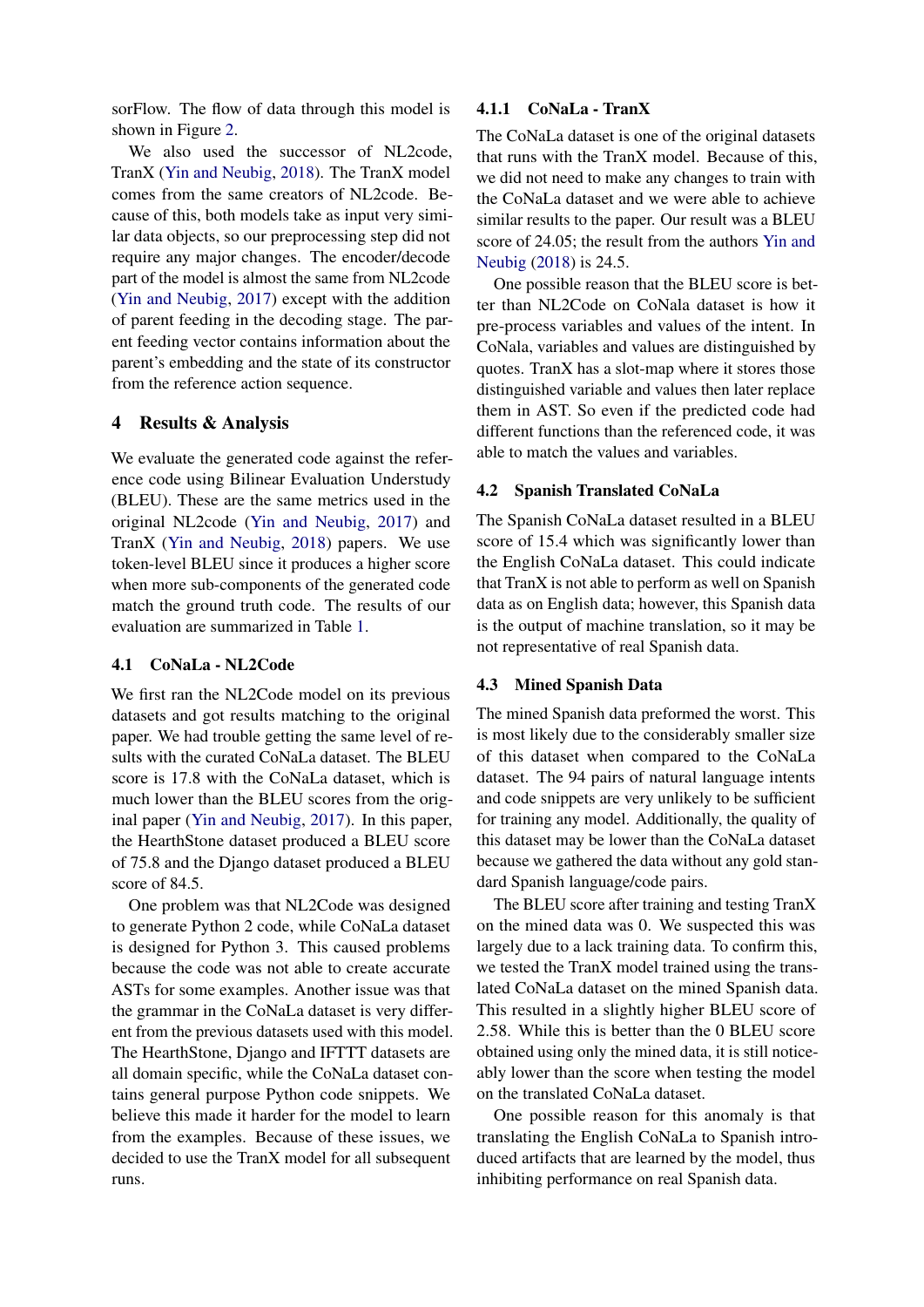<span id="page-5-0"></span>

| Dataset                       | Model                             | <b>BLEU</b> Score |
|-------------------------------|-----------------------------------|-------------------|
| CoNaLa                        | NL2Code                           | 17.8              |
| CoNaLa                        | TranX                             | 24.05             |
| CoNaLa — Spanish Translation  | TranX                             | 15.4              |
| <b>English Stack Overflow</b> | TranX                             | 2.63              |
| Spanish Stack Overflow        | TranX                             | $\Omega$          |
| Spanish Stack Overflow        | TranX — Trained on Spanish CoNaLa | 2.58              |

Table 1: Token level BLEU score for each dataset.

It is also possible that our technique for mining Spanish data does not produce well aligned natural language/code pairs. That is, some of the pairs we mined may not correspond to an intent and code that accomplishes that intent. If this is the case, then we would need to improve our data mining technique, possibly by applying the newer techniques used by [Yin et al.](#page-6-9) [\(2018\)](#page-6-9); [Yao et al.](#page-6-10) [\(2018\)](#page-6-10). As mentioned earlier, we attempted to do this but were not successful.

To determine if our data mining strategy was at fault, we applied it to the English Stack Overflow data dump to obtain a new English dataset. We then trained and tested TranX on this dataset. The model achieved a similar BLEU score of 2.63. This shows that TranX was not able to learn from either dataset gathered using our mining technique, even though it was able to learn from the CoNaLa dataset, suggesting that the data mining technique is a problem.

#### 4.4 Measuring Similarity with Moss

Since we felt that BLEU score might not be the best measure of code similarity, we also tried to evaluate our result by using Moss, a code similarity detection system proposed by [Schleimer et al.](#page-6-13) [\(2003\)](#page-6-13). For each model we converted every intend output to single line and aggregated all the outputs into a single file before doing the same for the models predicted output. We then used Moss to check for similarity between the file containing ground truth outputs and the file containing model outputs.

Even though Moss does not require syntactically correct code as input, it failed to detect any similarity between model output and the reference snippets. One possible explanation is that as Moss tries to tokenize each file and find identical pairs in some clusters, but each line of the code in our output is independent of the other, causing Moss to have difficulties detecting similarities.

#### 5 Conclusion

This paper aims to analyse the performance of the TranX model for natural language to code translation on Spanish language queries through the use of two Spanish datasets: one obtained by applying machine translation to an English dataset and another obtained by mining data from the Spanish Stack Overflow website.

In our experiments we first found that TranX performs as well as expected based on the results from its paper when applied to the English CoNaLa data set (BLEU score 24.05). We then evaluated TranX on three different Spanish dataset: translated CoNaLa, mined Spanish Stack Overflow, and a hybrid dataset where the training set is drawn from translated CoNaLa while the test set is our mined Spanish dataset. The BLEU score obtained from these evaluations were 15.64, 0, and 2.58 respectively.

These scores are all lower than the score obtained on the original CoNaLa dataset; however, we are not reasonably able to conclude that TranX does not perform as well on Spanish data as it does on English data. We have identified potential issues with our data that could be the cause of the lower scores rather than the difference in language.

The Spanish translation of the CoNaLa dataset is the result of machine translation and, as such, is likely not representative of the language a native Spanish speaker would use. The dataset mined from the Spanish Stack Overflow should be much more representative of how Spanish is actually used, but this dataset is too small to be useful in training the model. We also have concerns about the accuracy of the data collected by our method. The hybrid approach is perhaps the most reliable as it is evaluated on real examples of Spanish queries while still being trained on a sufficiently large dataset. On the other hand, this approach inherits the problems associated with both of our datasets.